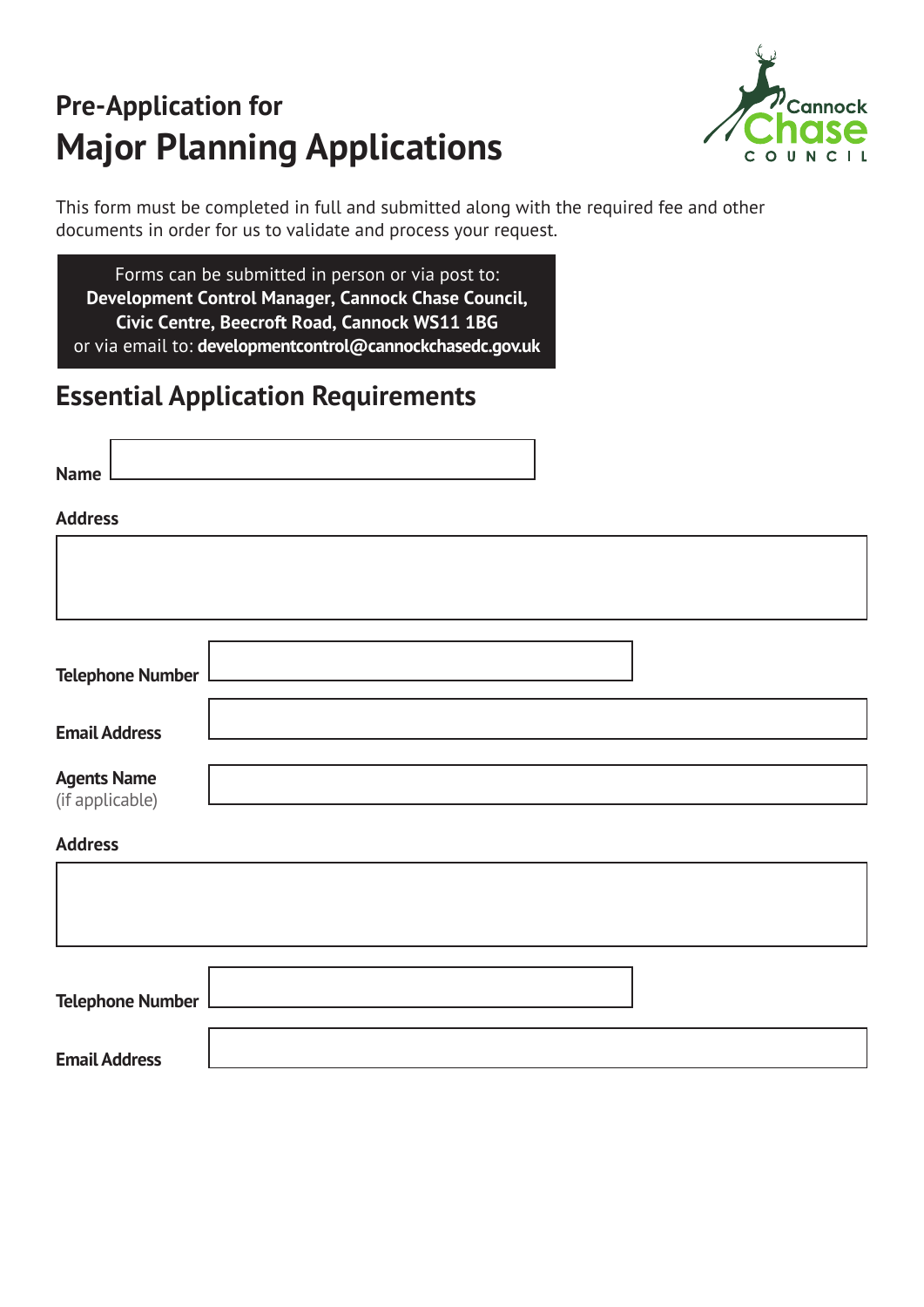# **Essential Application Requirements (continued)**

### **Site Address Details**

### **Details of proposed works**

| What is the total floor space to be created?                                   | m <sub>2</sub> |
|--------------------------------------------------------------------------------|----------------|
| Does your proposal include creation of residential units? $\Box$ Yes $\Box$ No |                |
| If yes, please provide number of residential units: $\lfloor$                  |                |

#### **Details of current use**

### **Please provide background to the site if known**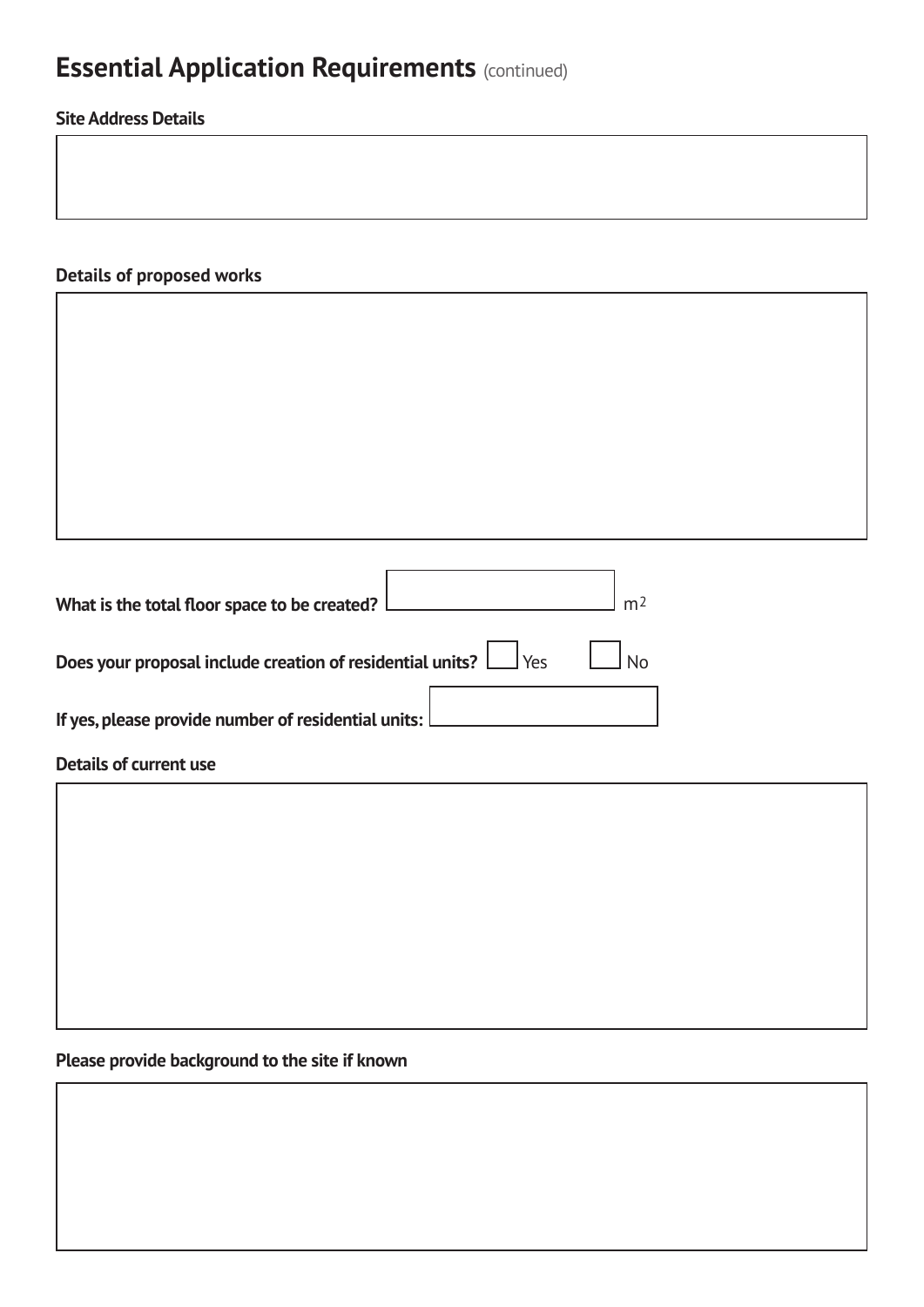## **Essential Application Requirements (continued)**

#### **Please provide background to the site if known**

| Will any tree be affected? $\Box$ Yes<br>  No                                                                               |
|-----------------------------------------------------------------------------------------------------------------------------|
| Will existing parking arrangements be affected? $\Box$ Yes<br><b>No</b>                                                     |
| If you have answered yes to either of the above, you may be required to submit further details before a<br>decision is made |

### **Is the applicant or agent related to any member of Cannock Chase Council?**

#### **If yes, please provide details**

**Location Plan -** scale annotated on the plan, site outlined in red, showing the direction of North

And or

 **Site Plan -** scale annotated on the plan, show the direction of North and show the adjoining properties and roads in relation to proposed development